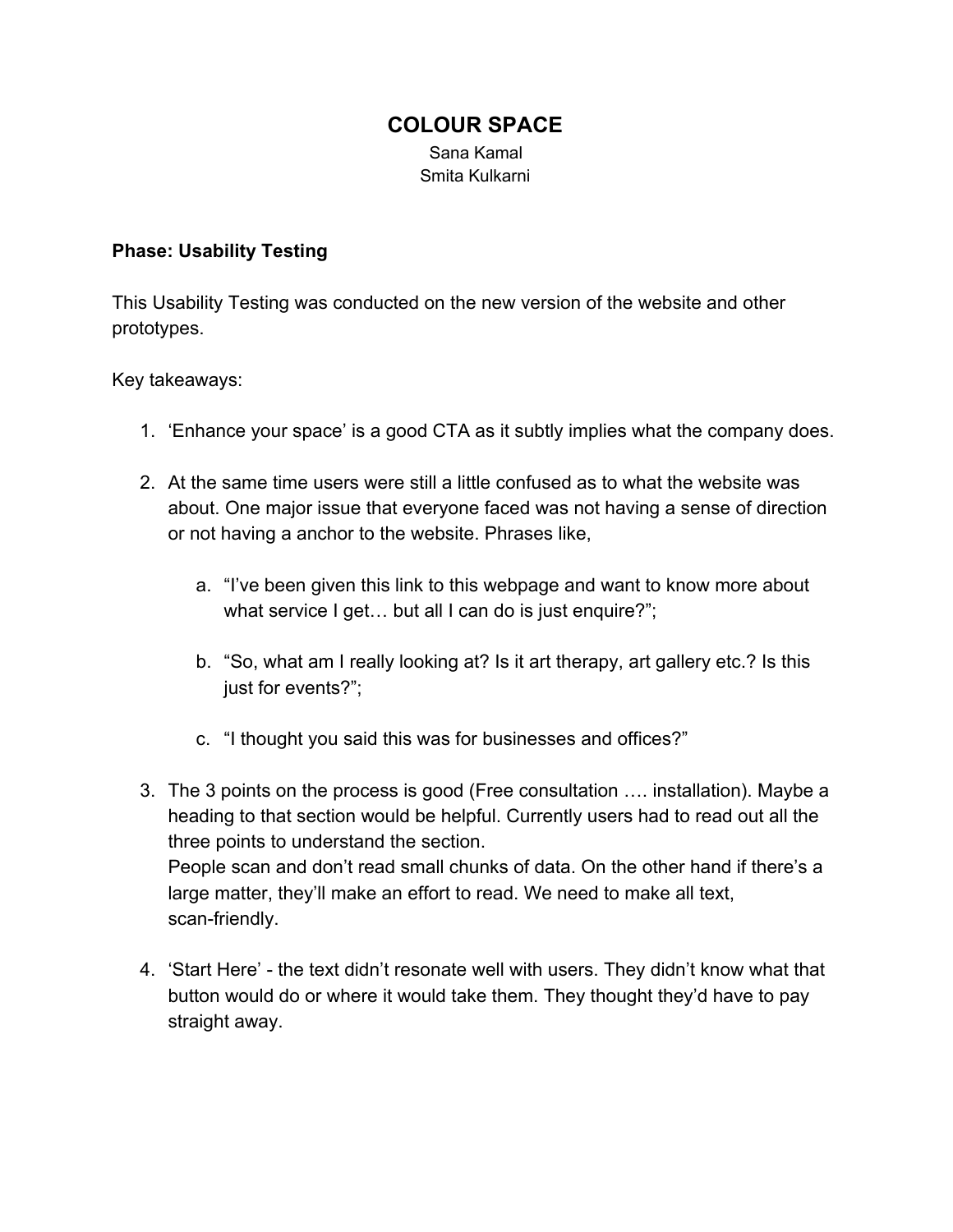- 5. On the other hand 'Book Free Consultation' worked really well as it clearly told the user what that button will do
- 6. On the home page, due to the placement of the arrows, users thought there was only one testimonial.
- 7. After going through the website users were a little confused as to what Art Therapy and Art Events were. It seems displaying artwork in a business setting is secondary and displaying artwork for events was the primary focus of the company.
- 8. Is there a way to enquire without having to log into facebook? Users understood the messenger icon but were a bit uneasy to use their personal social media to ask questions.

They tried to find a 'Contact Us' page / button in the menu bar but couldn't find one.

They also did not click 'Book Free Consultation' as they thought that would lead to them actually booking a session with Colour Space.

Currently this page / button does the same job as enquiring.

- 9. I understand the Gallery Page is still under construction. We'll need to make sure images load fast and are not uploaded full size. This decreased page loading times and became quite annoying. Users clicked on an image and wondered whether the page had crashed.
- 10.On the Gallery Page, once a user clicked on a piece of artwork, then wanted to "get it" and didn't know how to. They're expected user-flow was to click on the image and click on another CTA that would lead them to 'getting it'. Currently it is just an enlarged view of the thumbnail.

Possible solution: Perhaps after enlarging the thumbnail there's an option to add to shortlist / wishlist etc.

11.The graphic interface of Featured Artists seems that there's just another piece of artwork being shown. Everybody thought clicking it would just enlarge the thumbnail.

Possible solution: Perhaps a small collage (3-4 pieces) of their artwork along with their profile photo in that section should do the trick. (Similar to what you've done when you click on View More under Featured Artists.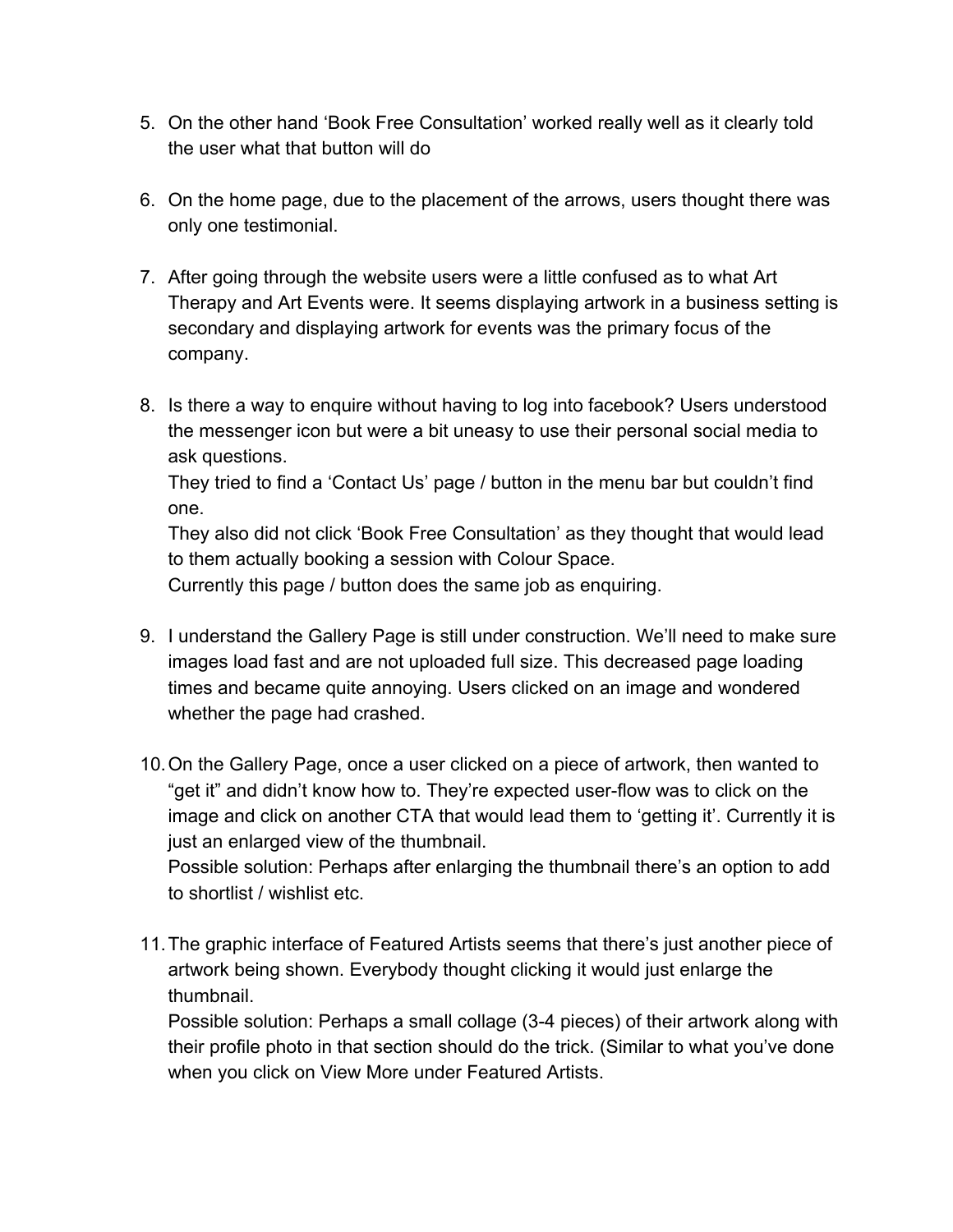- 12.I understand the page is still in the works. So, another question users asked was, "I'd like to see more art." There are only 4 currently shown and the rest are collections. Why can't I see all of them in one place?"
- 13.Users wanted to Search for specific styles of artwork ex: landscape, contemporary etc.They tried the search bar at the top.
- 14.The next thing they felt like doing was to browse artwork and shortlist them in their wishlist for future reference.
- 15.Users could not understand what Like did. Does it shortlist? Is it just for me to see? What is the point of liking an artwork?
- 16.Some of the users were not comfortable with measuring dimensions. Possible solution: Perhaps a chart / diagram of how big a frame is in comparison to an everyday object might help.
- 17.On pallet, when users click on send message, it is a bit unclear that they can look at the gallery below, give a thumbs up before sending the message.
- 18. <http://lyonsdemoz.net/cs/>There is a bit of lorem ipsum text here, we can replace that with "do good, feel good message"
- 19.From our research, People were keen on pricing. Can we have that included on the top nav somewhere unless it is a marketing decision not to have it.
- 20.Art Therapy is not very clear. It doesn't take you to the right place may be. Even we were a bit confused on what Art therapy does
- 21.Meet the Artists, filter doesn't seem to work. Also, the names need to be on alphabetical order for anyone to quickly scroll and select the artist they know. It will also work for users who are just exploring <http://lyonsdemoz.net/cs/artists>

All in all, the new website seems like a really good improvement to the previous one with clear CTAs and better information. There are a few things that could potentially be worked on, like having a separate page in itself for Colour Space's main function - which